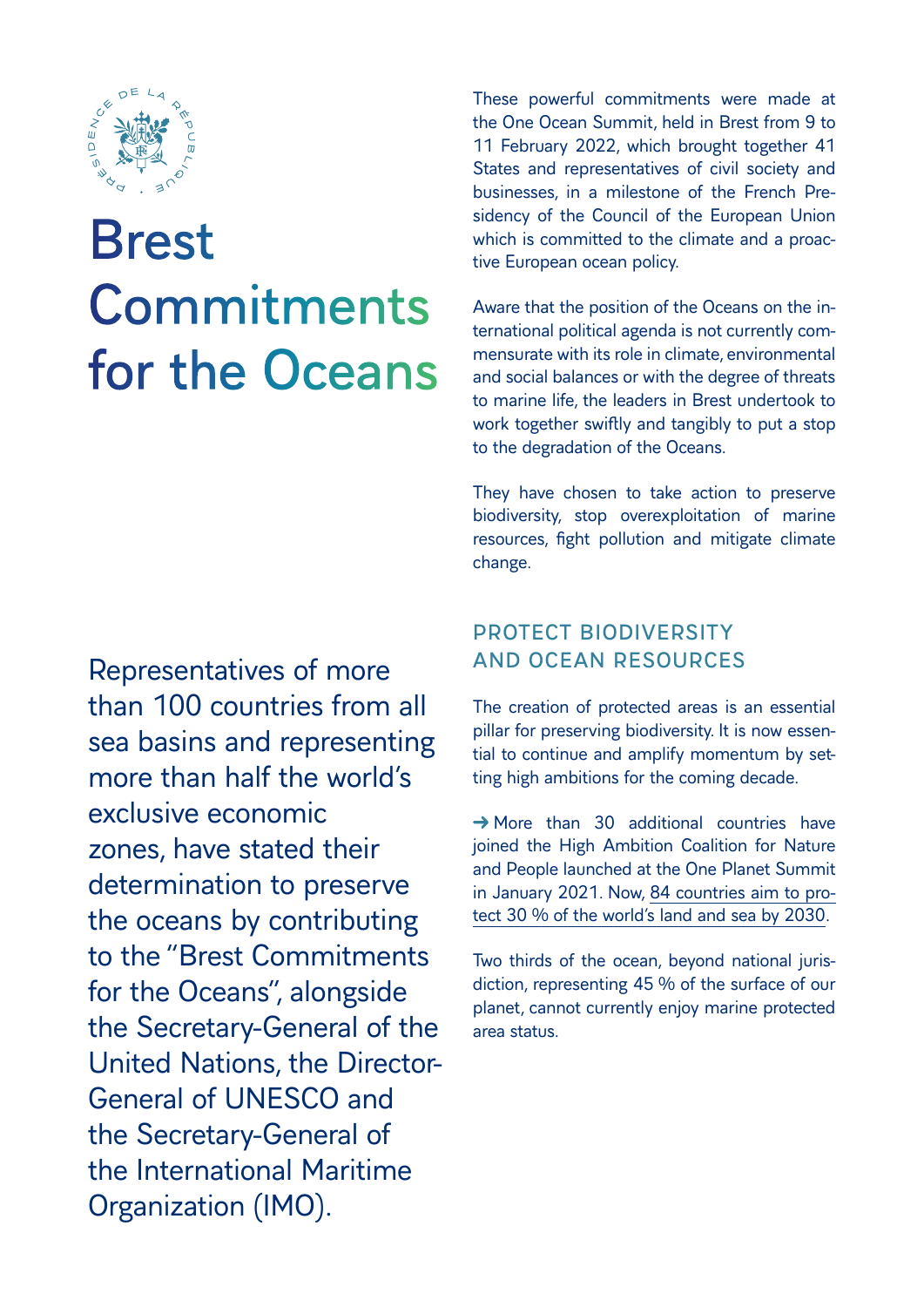$\rightarrow$  The 27 Member States of the European Union, joined by 16 third countries, have therefore launched the "High Ambition Coalition on Biodiversity Beyond National Jurisdiction" (BBNJ) in order to foster the conclusion this year of an effective, global agreement on the sustainable use of the high seas and the protection of their biodiversity.

Illegal, unreported and unregulated (IUU) fishing accounts for almost a fifth of global catches, undermines efforts to manage fish stocks sustainably and often involves very poor safety and working conditions for fishers.

→ At the One Ocean Summit, 14 participating countries committed to stepping up the fight against illegal fishing on several fronts:

• Six countries committed to ratify the IMO's Cape Town Agreement, which will then at last come into force, by the October 2022 deadline, setting safety standards for fishing boats.

• Two more countries will ratify the Food and Agriculture Organization's Agreement on Port State Measures, to better control fishing activities at ports where catches are landed.

• Several EU Member States committed to deploy their navies in overseas operations to step up surveillance of illegal fishing, in accordance with the European Regulation of 2008.

### JOIN FORCES WITH THE OCEANS TO FACE CLIMATE CHANGE

The strong growth of shipping, driven by global trade, means it is essential to swiftly and substantially reduce the damage it causes.

 $\rightarrow$  22 European ship owners have committed to the new Green Marine Europe label, which entails very tangible measures in eight fields: underwater noise, pollutant air emissions, greenhouse gas emissions, aquatic invasive species, residues, oily discharge and ship recycling.

→ 35 actors including 18 major European and global ports have committed to speeding up the supply of electricity to berthed ships to limit greenhouse gas emissions and reduce atmospheric pollution in often dense port cities.

 $\rightarrow$  In order to reduce atmospheric pollution, all Mediterranean countries, along with the European Union, have committed to ask the IMO to create a low sulphur emissions zone across the Mediterranean starting on 1 January 2025. This summer, France, Spain, Italy and Monaco will also ask the IMO to establish a Particularly Sensitive Sea Area given the presence of many cetaceans, in order to limit sailing speeds and reduce collisions.

The Oceans play a crucial role in climate change mitigation and adaptation. Some marine and coastal ecosystems (salt marshes, seagrass beds and mangroves) can absorb and store large quantities of carbon. This capacity now needs to be highlighted to speed up projects to protect and restore such ecosystems, to enable genuine "blue carbon offsetting".

 $\rightarrow$  In Brest, France and Colombia launched a global coalition for blue carbon, which will bring together national and multilateral actors in the field to contribute to financing the restoration of coastal ecosystems, using shared and rigorous methodologies.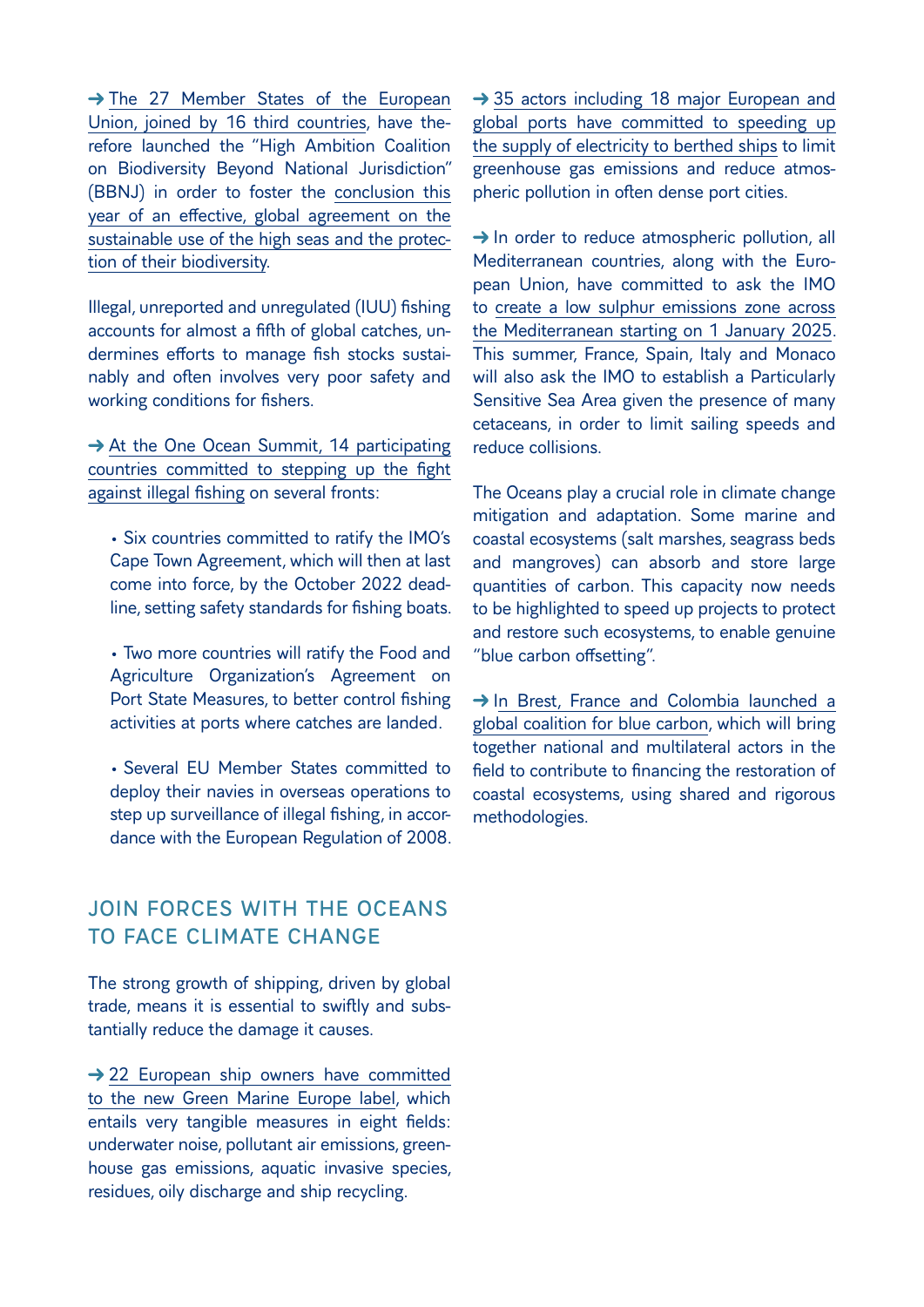#### END PLASTIC POLLUTION OF THE OCEANS

Nine million tonnes of plastic end up in the ocean each year, of which 80 % comes from coasts and rivers. Massive investment is needed to improve sanitation and waste processing infrastructure on all continents.

→ At the One Ocean Summit, the European Bank for Reconstruction and Development (EBRD) joined the European Investment Bank (EIB) and the development banks of France (AFD), Germany (KfW), Italy (CDP) and Spain (ICO), which have joined forces in the most important initiative for the reduction of plastic pollution at sea, the Clean Oceans Initiative. Together, they have doubled their efforts in this sector, committing to provide €4 billion of finance by 2025.

The best way to ensure waste does not reach the Oceans is to stop producing it in the first place. The New Plastics Economy Global Commitment, led by the Ellen MacArthur Foundation and the United Nations Environment Programme, brings together national and local governments, businesses and NGOs to speed up the transition to a circular economy with the aim of 100 % reuse or recycling of plastics and an end to all singleuse products.

→ At the One Ocean Summit, Greece, Italy, Colombia, the Republic of Korea, the City of Paris and Central Greece joined the New Plastics Economy Global Commitment and 500 signatories worldwide, including 250 companies.

 $\rightarrow$  At the One Ocean Summit, India and France together launched an initiative on the elimination of single-use plastic pollution, which aims to be multilateral.

### PLACE THE OCEAN AT THE TOP OF THE GLOBAL POLITICAL AGENDA

The work of the One Ocean Summit is the starting point of a series of international meetings where the Oceans will be central, including the UN Ocean Conference in Lisbon, in June, and COP27 in Egypt, in autumn.

 $\rightarrow$  To confirm this momentum and build an ambitious international ocean agenda, France and Costa Rica have proposed to jointly organize the next UN Ocean Conference in 2024.

To decide, one must first understand. The digital revolution is an opportunity to build an integrated model of the oceans, covering physics, chemistry, marine life and human activities. This "Digital Twin" initiative will inform political decisions and track their effects, enable the marine economy to develop with respect for ecosystems and fuel dialogue with stakeholders and the public.

 $\rightarrow$  The European Union has pledged to produce a "Digital Twin of the Ocean" to gather knowledge and test scenarios for action, supporting European blue growth and global governance.

→ UNESCO has pledged to ensure at least 80 % of the sea bed is mapped by 2030.